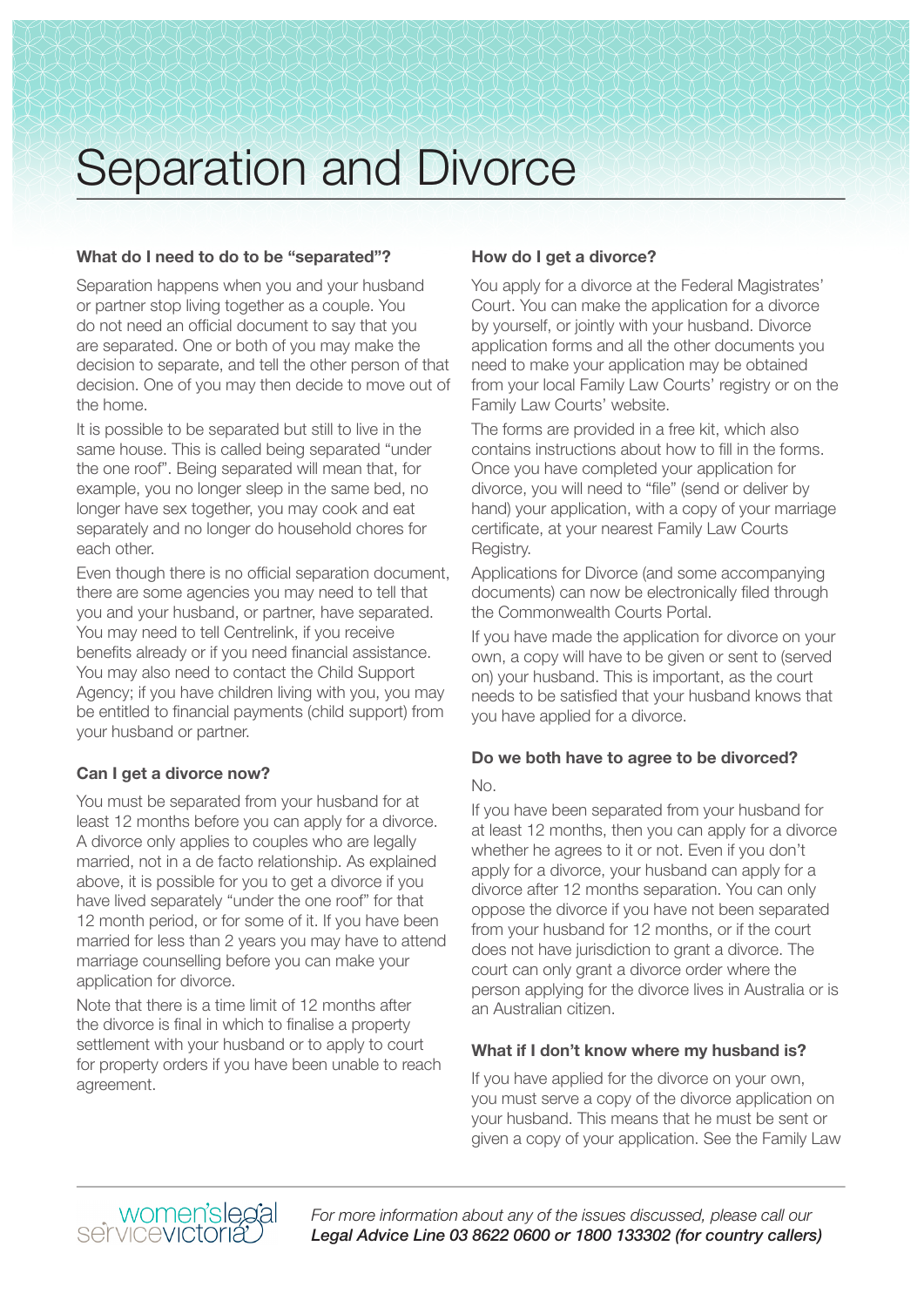### Separation and Divorce

Courts Divorce Service Kit for a guide to serving your divorce application and completing the necessary forms. If you don't know where he is, you will have to make an effort to find a contact address for him. This may include searching the telephone directory, searching the electoral roll, asking family and friends if they know where he is, and asking his current or former employer.

If you still can't locate your husband, you may be able to apply to court for an order that your husband can be served by other means, or not served at all. More information can be found in the Family Law Courts booklet "Are you having trouble serving your divorce application".

#### **How much is it going to cost?**

When you file an Application for Divorce in the court, you may have to pay a fee. The current fee for a divorce application is \$550.00. In some circumstances you may be able to pay a reduced fee, for example if you have a government concession card.

#### **How long does it take to get a divorce?**

You must be separated from your husband for at least 12 months. From the time you file your Application for Divorce, to the time the final divorce order is made is usually around 3 months.

#### **Do I need a lawyer for my divorce?**

You do not have to use a lawyer for the divorce proceedings. If you are finding it difficult to complete the Application for Divorce by yourself, you may want to get some help from a lawyer at a community legal centre, or a private lawyer if you are able to pay for their services. You can represent yourself at the divorce hearing at court. The court is used to people attending court without a lawyer. You may choose to have a lawyer represent you at the hearing, if you can pay for them to do so.

#### **Do I have to go to court?**

You will have to attend the divorce hearing at court if you have made the application by yourself (not jointly with your husband), and you have children under the age of 18. The court will want to know that proper living arrangements have been made for the children.

#### **What about the kids and the property?**

The divorce itself is separate from all the other issues, which need to be sorted out when you separate from your husband. A divorce is the legal ending of your marriage, and is usually the last thing to do when everything else is sorted out. You can make arrangements for the children (such as who they are going to live with, and when they are going to spend time with the other parent), and start to work out how you are going to divide up any property (and debts) as soon as you are separated. You do not need to wait to be divorced to sort out these important matters. You should obtain legal advice about making arrangements for the children, and working out a property settlement with your husband after separation.

See the separate legal information fact sheets for Children and Family Law and for Property Settlement.

#### **Can I change my name after separation?**

#### Yes.

If you separate you can use your married or birth name (maiden name) without officially changing your name. For example if you want to use your birth name you can do so by simply showing your birth certificate to your bank, Medicare, etc.

If you want to change your name officially (to a surname other than your birth name or married name), and you were born or live in Victoria, you will have to apply to the Victorian Registry of Births, Deaths and Marriages. A fee will be charged. You are not able to change your children's surnames without the agreement of the other parent, or an order of the court.



*For more information about any of the issues discussed, please call our Legal Advice Line 03 8622 0600 or 1800 133302 (for country callers)*